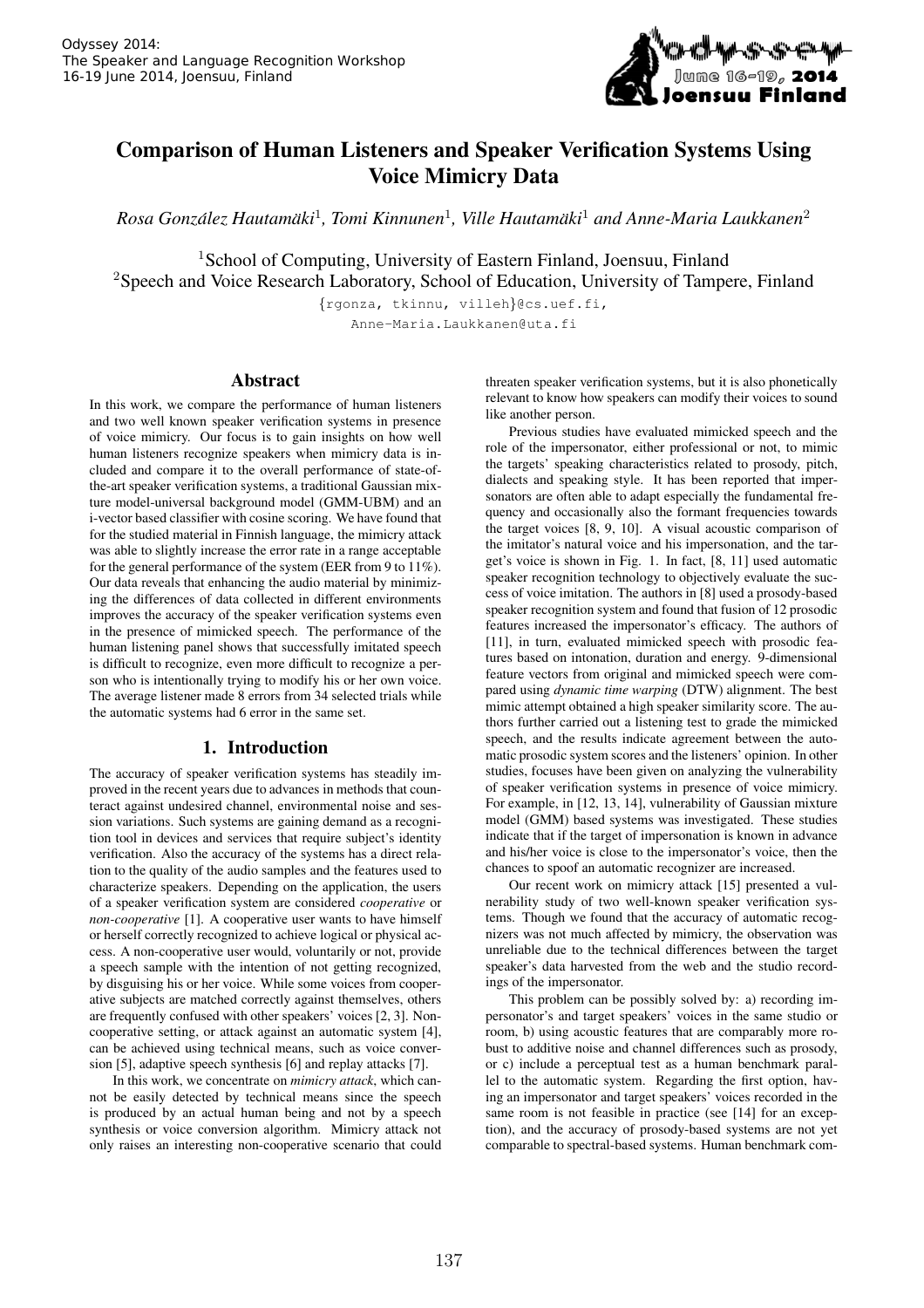

Figure 1: An example of speech impersonation. Spectrogram and formant tracks (F1 through F5) of the impersonator's own voice (top), impersonation (middle) and the target speaker (bottom). Formants computed using Praat. The target speaker is the current president of Finland, Sauli Niinistö. Comparing the top and middle figures, the impersonator can modify his voice away from his natural vocal tract configuration (for instance, F4 is lowered and F5 raised). Even if the formants do not quite match those of the target speaker, the impersonation is perceptually convincing to a native listener.

pared to automatic systems has been used in previous studies [16, 17]. In terms of human assisted speaker verification system [18, 17, 19], such as a forensic system, it is important to know how a non-cooperative subject could either mimic some other speaker or disguise his or her voice. In addition to improving speaker recognition methodology, it is also of great interest to compare human speaker verification performance to that of an automatic system. In this work, we extend it to noncooperative case involving a professional impersonator. We find out that listeners are able to recognize the speaking style of well-known personalities or identify if a person is "acting" another person's voice. On the other hand, in successful imitation trials, listeners are uncertain about their decisions. The effect is even stronger in disguise trials, where most of the listeners made mistakes. Difficult cases for listeners seem to involve speakers that sound different in separate recording sessions. Also familiarity with the voice in the case of well-known target speakers was considered.

## 2. Material

The main challenge in studies involving mimicry is the scarcity of the data. The existing data is created for a specific study, which is not publicly available and cannot be considered as a standard evaluation corpus [15]. Not only data collection is expensive, but also finding professional impersonators (voice actors, singers or entertainers), with available time to create the corpus is difficult. In addition, the target speakers are usually well-known public figures and their speech samples are collected from radio interviews and TV programs. As a consequence, there are technical mismatches since the impersonator's voice have been recorded in a studio environment.

#### 2.1. Target speakers

A speech database containing the voice of five well-known Finnish public figure is used for this study, including: the current president of Finland (Sauli Niinistö), a former president (Martti Ahtisaari), a former prime minister (Matti Vanhanen), a theatrical director (Jouko Turkka), and a businessman (Hjallis Harkimo). The actual speakers voice was collected from radio interviews and TV programs where as their voices are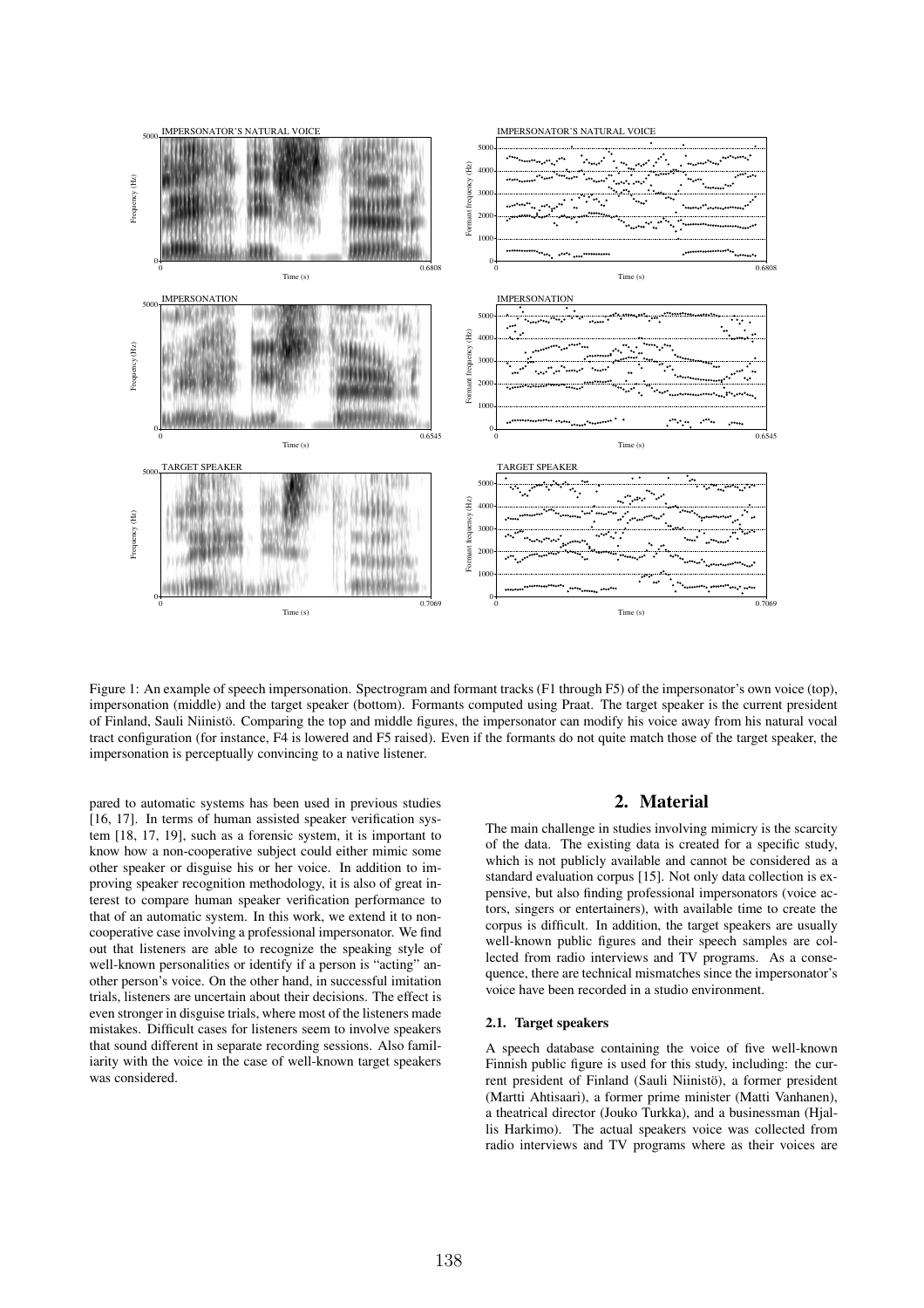mimicked by a professional impersonator whose speech samples were recorded in a quiet studio environment. This voice data was collected by [20] and subsequently, it was used for mimicry attack analysis in [15].

#### 2.2. Technical aspects

To create a scenario in which mimicry attack could threaten a speaker verification system, we focus in telephone quality data. All audio samples were down-sampled to 8 kHz and converted to mono. The audio segments were preprocessed to reduce the differences caused by channel differences and environmental noise. A speech enhancement algorithm based on the log estimation of the complex spectrum of the signal, known as logMMSE [21], was applied to all speech segments. The log-MMSE estimator reduces residual noise without greatly affecting the speech signal. For this study, we used the implementation presented in [22]. Other speech enhancing algorithms based on *Wiener* filter were experimented with the mimicry data, and in a subjective comparison it introduced noticeable level of distortion in some of the frequency bands. As noted in [23], the logMMSE speech enhancement method did not degrade significantly the sound quality nor the speech intelligibility, our only requirement for the listening test.

#### 2.3. Corpus design for the experiments

The training material for target speakers includes a maximum of 5 minutes of active speech. The length of the test utterances was set to 20 second chunks from original utterances of varying length. The professional impersonator's natural voice (no mimicry) was recorded reading segments from interviews of the target speakers in addition there are two mimicry samples per target speaker. The trial list of the *baseline case* contains the test segments of the target speakers and the impersonator's natural voice as the impostor. In the *mimicry attack* test, the genuine trials were kept same as of baseline case and impersonator's samples mimicking the target speakers were set as the impostor trials. In this way, the effects for the system performance were compared between the case in which the data included mimicry and the baseline. The trial list contains 27 genuine trials to represent the 5 target speakers and 155 impostor trials. The test segments were set to have the same length and in this study their speech content do not match.

## 3. Experiments

## 3.1. Speaker verification systems

In the present study, two speaker verification systems are considered where both utilize a 54-dimensional Mel-frequency cepstral coefficient (MFCC) as feature extractor. The first system is based on a classical Gaussian mixture model with universal background model (GMM-UBM) [24]. The other system is based on a recently introduced i-vector with cosine scoring [25]. In both systems, the UBM of 512 mixtures is trained with NIST 04, 05, 06 and 08 data.

For the *i-vector with cosine scoring*, given two utterances represented by two vectors in the *i-vector* space [26], the angle between the two vectors, or *cosine similarity*, is considered as a measure of similarity [27]. The i-vector extractor produces 400-dimensional i-vectors and its T-matrix is trained using the same data as UBM plus Fisher and Switchboard corpus.

#### 3.2. Listening test

The listeners in our experiment are native Finnish speakers. 19 female and 15 male with an age range from 20 to 65 years old had participated in a web-based listening test, to compare 34 pairs of speech samples (See form screen in Fig. 5). The listeners are considered naïve since no formal training was required to participate in this experiment. The sample pairs are a subset of the corpus used for the automatic system, with the test segments length of 10 second duration. The length of the speech utterances was set at this size in order to facilitate the listening as the total number of trials is 34. In addition to speech enhancement described in section 2, all the speech samples were further normalized to have the same active speech level. We estimated the active speech level with the implementation provided in the VOICEBOX speech processing toolbox [28] called activlev function.

The listening test was conducted in two cities: Joensuu and Tampere where the two collaborating groups in this study are located. Students, acquaintances and coworkers with little or no knowledge of our study were invited to participate in the test. The listening tests were scheduled in a silent office environment of approximately 15 square meters area. In Joensuu, a desktop computer was used with Sennheiser HD 570 headphones, in Tampere a laptop computer with two audio interface devices, Motu Ultralite mk3 and a Roland Quad capture, in addition to AKG and Sony studio headphones was used.

The type of listening trials comprising the test are described in Table 1. The only instruction given to the listeners was to listen to each pair and compare the voices in the samples. The listeners were not told that voice mimicry was included in some of the trials. For each trial, the listeners had to select their decision as one of the following options: *Same speaker, somewhat the same speaker, I cannot tell, somewhat different speaker, different speaker*. After completing the test, the participants were asked to name the speakers that they had identified in the samples and also describe the cues they used to differentiate the speakers.

Table 1: *Distribution of the 34 trials per speaker for the listening test.*

|                  | <b>Trials</b>  |                 |              |  |
|------------------|----------------|-----------------|--------------|--|
| <b>Speaker</b>   | <b>Genuine</b> | <b>Impostor</b> |              |  |
|                  |                | <b>Baseline</b> | Impersonator |  |
| Martti Ahtisaari |                |                 |              |  |
| Hjallis Harkimo  |                |                 |              |  |
| Sauli Niinistö   |                | 2               |              |  |
| Juoko Turkka     |                | 2               |              |  |
| Matti Vanhanen   |                |                 |              |  |
| Impersonator     |                |                 |              |  |

It is worth mentioning that, during the preliminary test for the listening test, the organizers faced the question whether the task would be too easy for the listeners. Not only the speech samples from the target speakers belonged to different interview segments, but the context of the utterance could also make the comparison more a matter of channel differences or a comparison of the conversation content. However, during the test it became clear that analyzing 34 speech samples for an uninformed listener was not easy as we expected. Most of the participants reported a considerable amount of effort to compare the speakers' voices.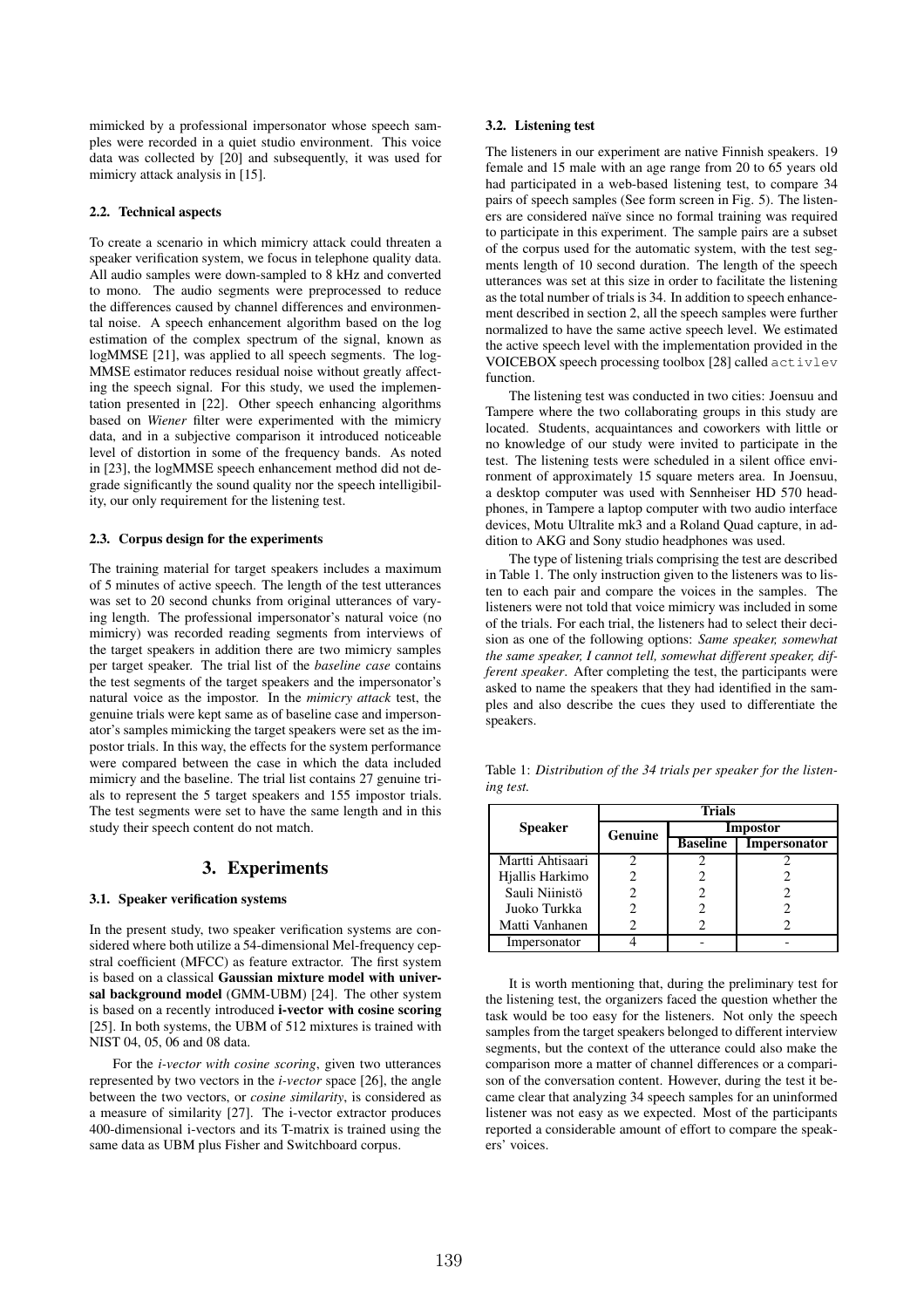| Material       | Test            | <b>GMM-UBM</b> | <i>i</i> -vector Cosine |
|----------------|-----------------|----------------|-------------------------|
| Original audio | <b>Baseline</b> | 11 11          | 9.03                    |
|                | Mimicry attack  | 9.68           | 11.61                   |
| Enhanced audio | <b>Baseline</b> | 7.08           | ).59                    |

Mimicry attack 5.52 4.41

Table 2: Effect of mimicry attack in terms of *equal error rate*

# 4. Results

#### 4.1. Automatic systems results

(EER %).

To analyze the effect of imitation spoofing, we present the performance in terms of *equal error rate* (EER) which corresponds to equal miss and false alarm rates. In Table 2, the performance for GMM-UBM system shows contradictory results for the two study cases, this could be the effect of the limited data for the study. Also, we noticed a slight increase in the EER for the i-vector cosine system when mimicry is present. It is noticeable that the systems performed much better when the data was preprocessed by logMMSE enhancement before feature extraction. Even though EER is a standard measure for comparing the accuracies of verification systems for a very large number of trials, in this study it does not provide us enough information due to a limited number of trials. Therefore, an alternative method is used were the scores for each target speaker are analyzed to evaluate the effect of mimicry attacks in speaker verification systems. In Fig. 2, the average recognizer score per target speaker is calculated before the mimicry attack (baseline) and after it (mimicry case). The graphs show the score distribution for the enhanced audio data and include the standard error of the mean (SEM) with confidence range of 95%.

Comparing the heights of the baseline target graphs – a measure of the similarity of our imitator's *natural* voice against a particular target – Ahtisaari and Niinistö appear to be the most similar to the imitator's voice, while Turkka and Vanhanen have lower impostor scores. The same pattern holds for both recognizers. Previous studies [10, 13] have suggested that imitation attacks against "similar" target speakers might be easier than against speakers with very different voice quality. Figure 2 shows that the mimicry scores against the most similar target, Niinistö, is *lower*, while the relative increase is largest with targets like Harkimo and Ahtisaari.

The authors in [12] used a verification system that had highquality clean input signal and controlled text passages to select the most similar and dissimilar speakers for the impersonator. Our study deals with a scenario with free-text inputs and involve different sound quality target recordings. It is likely that the lexical and channel variation masks the effects of impersonation. To be able to ideally focus on the success of the impersonation, all speech samples should be recorded under the same conditions. However, this is neither practical nor does it represent a threat that could occur in a real world scenario.

#### 4.2. Listening test results

To analyze the difficulty of mimicry attack scenario for human listeners, we carried out a listening test with 34 speech pairs. The small number of trials considered for the listening test allows a thorough trial by trial comparison. The grid in Table 3 shows the listeners' decisions for each of the 34 trials. The errors per trial are shown in terms of false alarms and misses. We identify three main types of trials:





(b) GMM - UBM





(a) ivector-Cosine scoring

Figure 2: Score distribution comparison per target speaker for data duration constraint of enhanced audio samples. The bars also show the standard error of the mean with 95% confidence.

- "Easy" trials. The trials with less than or equal to five errors (2, 5, 6, 13, 16, 19, 21, 24, 27, 30) correspond mainly to impostor trials and some genuine trials (11, 15, 18, 23, 32).
- Trials with more misses. The group of trials with higher number of errors are mainly genuine trials, for example speech pairs with impersonator's natural voice against his impersonations (trials: 31, 34). These are *disguise* trials because the impersonator attempts to sound different from his natural voice. Other set of trials with more misses correspond to genuine trials as in 7 and 12, these samples are from the target speakers corresponding to different sessions. This perceptual inter-speaker variability could be more related to the context of the conversation: the conversation is more animated, the topic is more attractive, etc.
- Trials with more false alarms. One more source of errors are trials with target voice against impersonation as in trials 10, 14, 25.

It is worth noticing that for trials 14 and 25 half of the listeners responded that the samples correspond to the same speaker versus different speaker while these, in fact, were mimicry trials.

We analyze the type of errors the listeners made for target and non-target trials in Fig. 3. Confidence intervals are computed from binomial distribution with 95% confidence region.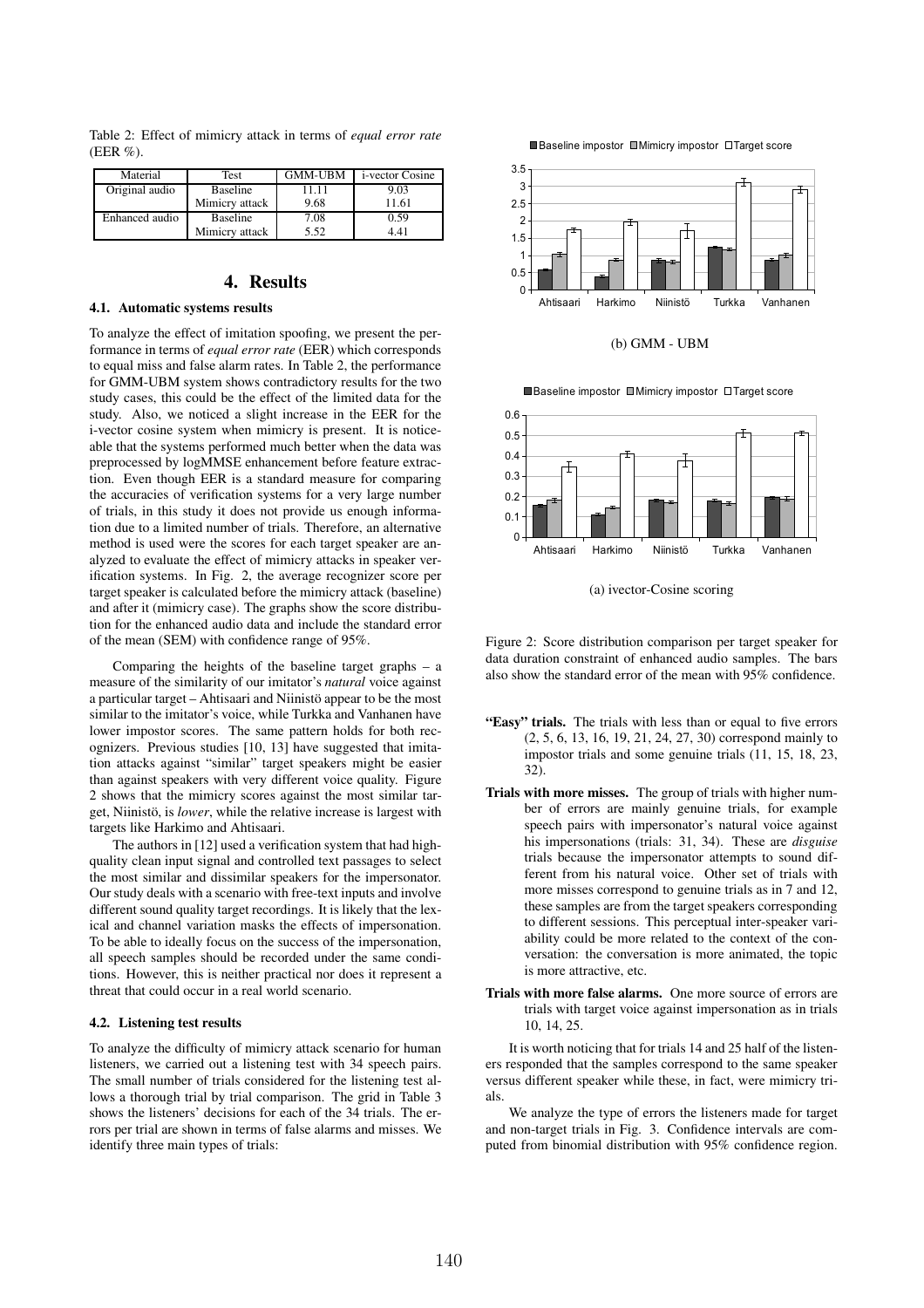

Table 3: Listeners total errors trial-by-trial. The errors are shown highlighted. The decision number indicates the confidence level: *1: Same speaker, 2: somewhat the same speaker, 3: I cannot tell, 4: somewhat different speaker, 5: different speaker.*

The method used to compute the confidence interval is Clopper-Pearson, the so called "exact" method [29]. The non-target trials are divided in two categories: impersonator's "*natural*" voice (*baseline impersonator*) and mimicry trials. On average, the listeners answered incorrectly for 8 out of 34 trials. The least successful listener made 15 errors and the "*best*" two listeners made only 4 errors. Comparing the impostor and impostor impersonator distributions, it is observed that the intervals for incorrect decision do not overlap. This indicates that the impersonator is able to increase the amount of errors in listeners' decisions in a statistically significant margin when mimicking the target speakers.

The distribution of "*same speaker*" decisions from the 34 listeners is shown in Fig. 4 for each of the target speakers. The graph indicates that the answers corresponding to *same speaker* for genuine trials is higher in most cases except in Turkka's trials. The listeners had difficulty deciding if the trials containing his voice samples correspond to the same or different speaker. The target speaker is a theatrical director and his speech samples are segments from different recordings in which his speaking style changes considerably. This likely caused the listeners to conclude the speaker to be different. Similar confusion was noticed when his voice was compared to the impersonator's natural voice and even more in impersonations of his voice. One reason for confusion could be that just few of the listeners recognized him as one of the target voices indicating unfamiliarity with his voice.



Figure 3: Listening test correct and incorrect decisions by the listeners for target and nontarget (impostor, impostor impersonator) trials.

In the "same speaker" decision for the mimicry trials, we observe an increase in the height of the distributions for all the target speakers except Ahtisaari, indicating that few listeners confused the impersonated samples for the target's voice. After the listening test, most of the listeners were able to name Martti Ahtisaari and Sauli Niinistö as part of the target voices. However, identifying all the speakers in the test did not affect the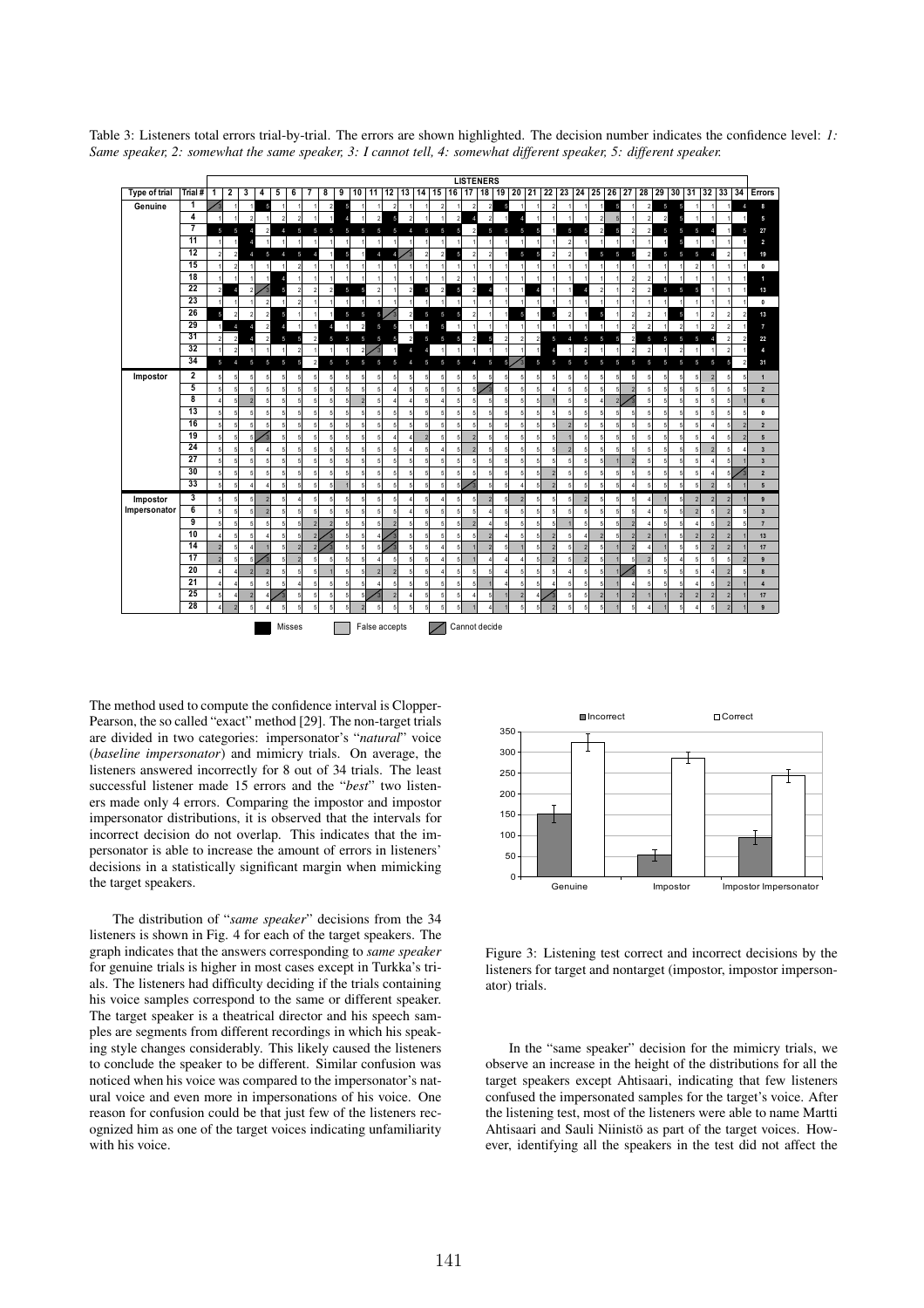performance of a listener, for example 2 from the 34 listeners reported correctly the target speakers, nevertheless they made as many errors as the average listener. The two listeners with only 4 errors in the test identified 3 of the 5 target speakers.





For any automatic system to produce meaningful results, we need to provide a set up with sufficient amount of speech material. On the other hand, for a perceptual test, the amount of test material should be short enough for a listener to perform the voice comparison task without weariness. In this sense, we cannot make a direct and fair comparison between listeners and automatic systems performance. We can, however, evaluate the outcomes and make a qualitative analysis in their performances. Based on these, the 34 speech trials were analyzed by our automatic systems. First, all scores were turned into decisions by finding the optimum bias, with Bayes optimal decision threshold at the origin. We found the bias by logistic regression, with prior probability of seeing a target speaker equals to 0.5 and both, false alarm and miss, costs being to 1. We optimized the bias for the evaluation data directly, so that the results can be seen as the best possible decisions. Both the GMM-UBM and the i-vector systems performed similarly with equal number of errors. Similar to Fig. 3, we divided the decisions to target and nontarget (impostor, impostor impersonator) trials. In contrast to the listening test, we have only one system represented here, so the total number of trials is limited to 34. However, we can observe a similar trend as with the listening test that the impersonation increases the errors on detecting nontarget trials correctly. The total number of errors from the automatic system is 6, comparing this to listening test where on average the listening pool performed 8 errors. However, the best of our human listeners had only 4 errors.

## 5. Conclusions

We have assessed the accuracy of two speaker verification systems, GMM-UBM and i-vector with cosine scoring, with mimicked data in Finnish language. A perceptual test was also included to analyze if human speaker verification performance of non-expert listeners is affected by the presence of mimicry speech. Our results indicate that, the impersonator was able to increase his automatic speaker verification score only for one of the five target speakers. For the same target speaker, the listeners were however uncertain to decide if the voice of the impersonator was not the same speaker. Even though most of the listeners recognized the speaker correctly with the other target speakers, when the listeners were presented with the impersonator's own voice and a successful imitation of a target speaker (disguise), more than 20 of the 34 listeners judged the speaker to be different. This suggests that human listeners may be more likely to make recognition errors under disguise, rather than mimicry. Comparing human and automatic recognizer performance, we noticed that listeners made 8 errors on average, whereas automatic system made 6 errors on the same data set. In general, listeners performance is affected by the differences in speaking style. In perceptual tests, it is more evident that some speakers are easier to detect than others. On the other hand, automatic system has similar performance across speakers irrespective whether imitation is present or not. For future work, studying mimicry data with more than one impersonator subject would give a wider perspective of how these results extend to other impersonators.

## 6. Acknowledgements

This work was supported by Academy of Finland (proj. no. 253120 and 253000). The authors would like to thank Tero Ikävalko for his help with the perceptual test. We would like to express our deepest gratitude to all the listeners taking part to the research.

## 7. References

- [1] T. Kinnunen and H. Li, "An overview of text-independent speaker recognition: from features to supervectors," *Speech Communication*, vol. 52 (1), pp. 12–40, January 2010.
- [2] G. Doddington, W. Liggett, A. Martin, M. Przybocki, and D. Reynolds, "Sheep, goats, lambs and wolves: A statistical analysis of speaker performance in the nist 1998 speaker recognition evaluation," in *ICSLP*, 1998, vol. 13.
- [3] N. Yager and T. Dunstone, "The biometric menagerie," *IEEE Transactions on Pattern Analysis and Machine Intelligence*, vol. 32, no. 2, pp. 220 – 230, 2010.
- [4] N. Evans, T. Kinnunen, and J. Yamagishi, "Spoofing and countermeasures for automatic speaker verification," in *Interspeech 2013*, Lyon, France, August 2013, pp. 925 – 929.
- [5] T. Kinnunen, Z.-Z. Wu, K. A. Lee, F. Sedlak, E. S. Chng, and H. Li, "Vulnerability of speaker verification systems against voice conversion spoofing attacks: the case of telephone speech," in *ICASSP 2012*, Kyoto, Japan, March 2012, pp. 4401 – 4404.
- [6] P.L. De Leon, M. Pucher, J. Yamagishi, I. Hernaez, and I. Saratxaga, "Evaluation of speaker verification security and detection of HMM-based synthetic speech," *Audio, Speech, and Language Processing, IEEE Transactions on*, vol. 20, no. 8, pp. 2280–2290, Oct 2012.
- [7] J. Villalba and E. Lleida, "Detecting replay attacks from far-field recordings on speaker verification systems," *Biometrics and ID Management*, pp. 274–285, 2011.
- [8] M. Farrús, M. Wagner, D. Erro, and F. J. Hernando, "Automatic speaker recognition as a measurement of voice imitation and conversion," *The Int. Journal of Speech, Language and the Law*, vol. 1, no. 17, pp. 119–142, 2010.
- [9] P. Perrot, G. Aversano, and G. Chollet, "Voice disguise and automatic detection: Review and perspectives," in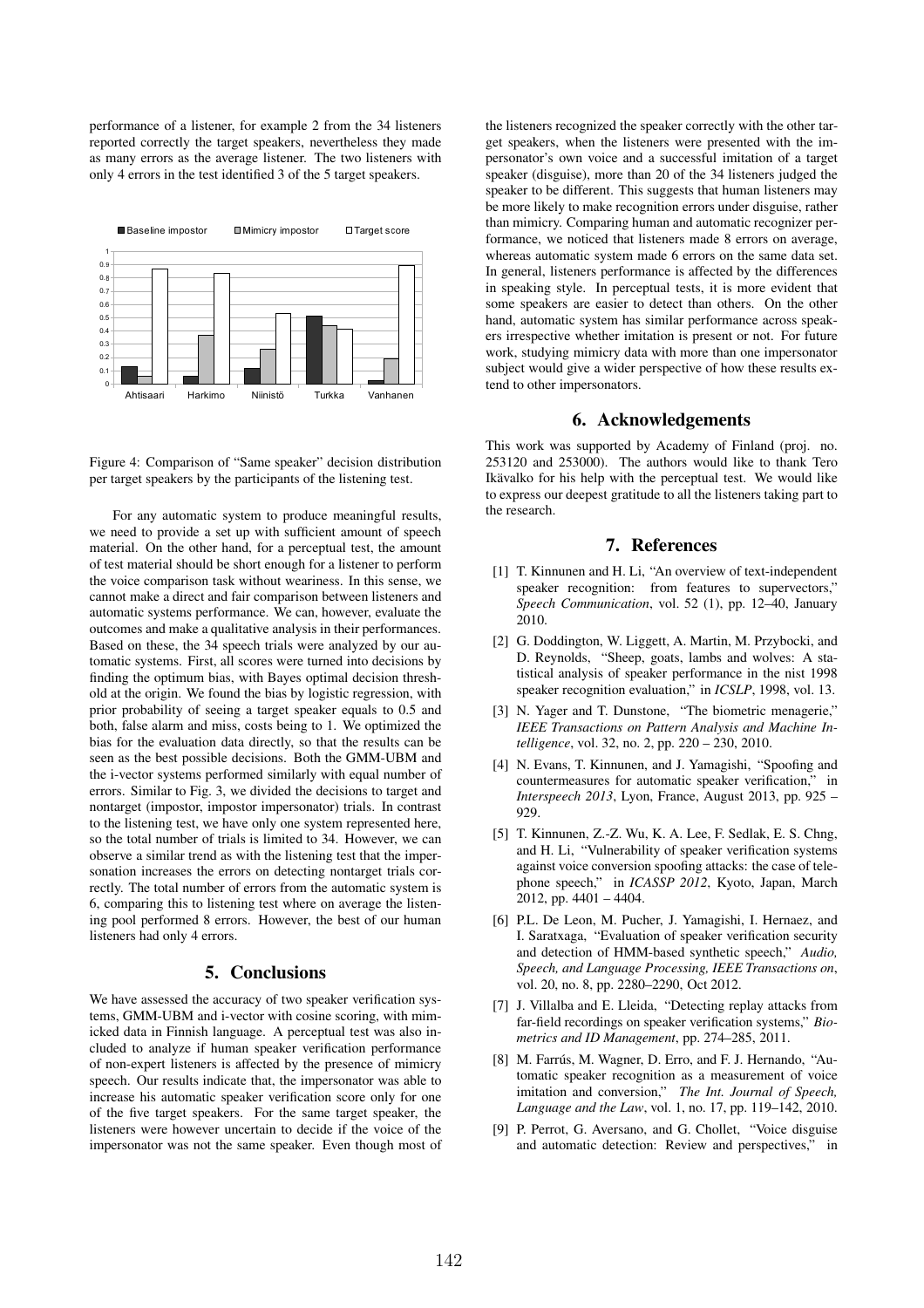*Progress in Nonlinear Speech Processing*, Lecture Notes in Computer Science, pp. 101–117. 2007.

- [10] Elisabeth Zetterholm, "Detection of speaker characteristics using voice imitation," in *Speaker Classification II*, Lecture Notes in Computer Science, pp. 192–205. 2007.
- [11] Leena Mary, Anish Babu K. K, Aju Joseph, and Gibin M. George, "Evaluation of mimicked speech using prosodic features," in *ICASSP 2013*, Vancouver, May 2013, pp. 7189 – 7193.
- [12] Y.W. Lau, M. Wagner, and D. Tran, "Vulnerability of speaker verification to voice mimicking," in *Proc. Int. Symp on Intelligent Multimedia, Video & Speech Processing (ISIMP'2004)*, Hong Kong, October 2004, pp. 145– 148.
- [13] Y.W. Lau, D. Tran, and M. Wagner, "Testing voice mimicry with the YOHO speaker verification corpus," in *Knowledge-Based Intelligent Information and Engineering Systems (KES 2005)*, Melbourne, Australia, September 2005, pp. 15–21.
- [14] J. Mariéthoz and S. Bengio, "Can a professional imitator fool a GMM-based speaker verification system?," Idiaprr, IDIAP, 2005.
- [15] R. González Hautamäki, T. Kinnunen, V. Hautamäki, T. Leino, and A-M. Laukkanen, "I-vector meet imitators: on vulnerability of speaker verification systems against voice mimicry," in *Interspeech 2013*, Lyon, France, August 2013.
- [16] A. Schmidt-Nielsen and T. H. Crystal, "Speaker verification by human listeners: Experiments comparing human and machine performance using the NIST 1998 speaker evaluation data," *Digital Signal Processing*, vol. 10, no. 13, pp. 249 – 266, 2000.
- [17] V. Hautamäki, T. Kinnunen, M. Nosratighods, Kong Aik Lee, Bin Ma, and Haizhou Li, "Approaching human listener accuracy with modern speaker verification," in *Interspeech 2010*, Makuhari, Japan, September 2010, pp. 1473–1476.
- [18] C. Greenberg, A. Martin, G. Doddington, and J. Godfrey, "Including human expertise in speaker recognition systems: report on a pilot evaluation," in *ICASSP 2011*, Prague, Czech Republic, May 2011, p. 5896 5899.
- [19] R. González Hautamäki, V. Hautamäki, P. Rajan, and T. Kinnunen, "Merging human and automatic system decisions to improve speaker recognition performance," in *Interspeech 2013*, Lyon, France, August 2013.
- [20] Johanna Leskelä, "Changes in  $f0$ , formant frequencies and spectral slope in imitation," M.S. thesis, University of Tampere, 2011, in Finnish.
- [21] Y. Ephraim and D. Malah, "Speech enhancement using a minimum mean-square error log-spectral amplitude estimator," *Acoustics, Speech and Signal Processing, IEEE Transactions on*, vol. 33, no. 2, pp. 443–445, Apr 1985.
- [22] Philipos C. Loizou, *Speech enhancement. Theory and practice.*, Taylor & Francis, USA, 2007.
- [23] Yi Hu and P.C. Loizou, "Subjective comparison of speech enhancement algorithms," in *Acoustics, Speech and Signal Processing, 2006. ICASSP 2006 Proceedings. 2006 IEEE International Conference on*, May 2006, vol. 1, pp. I–I.
- [24] D.A. Reynolds, T.F. Quatieri, and R.B. Dunn, "Speaker verification using adapted Gaussian mixture models," *Digital Signal Processing*, vol. 10, no. 1, pp. 19–41, Jan 2000.
- [25] N. Dehak, P.J. Kenny, R. Dehak, P. Dumouchel, and P. Ouellet, "Front-end factor analysis for speaker verification," *ITASLP*, vol. 19, no. 4, pp. 788–798, May 2011.
- [26] D. Garcia-Romero and C. Y. Espy-Wilson, "Analysis of i-vector length normalization in speaker recognition systems," in *Interspeech 2011*, Florence, Italy, August 2011, pp. 249–252.
- [27] N. Dehak, R. Dehak, J. Glass, D. Reynolds, and P. Kenny, "Cosine similarity scoring without score normalization techniques," in *Proc. Odyssey Speaker and Language Recognition Workshop*, 2010, pp. 71–75.
- [28] Mike Brookes et al., "Voicebox: Speech processing toolbox for matlab," *Software, available [January 2014] from www. ee. ic. ac. uk/hp/staff/dmb/voicebox/voicebox. html*, 2006.
- [29] C. Clopper and E. S. Pearson, "The use of confidence or fiducial limits illustrated in the case of the binomial," *Biometrika*, vol. 26, pp. 404–413, 1934.